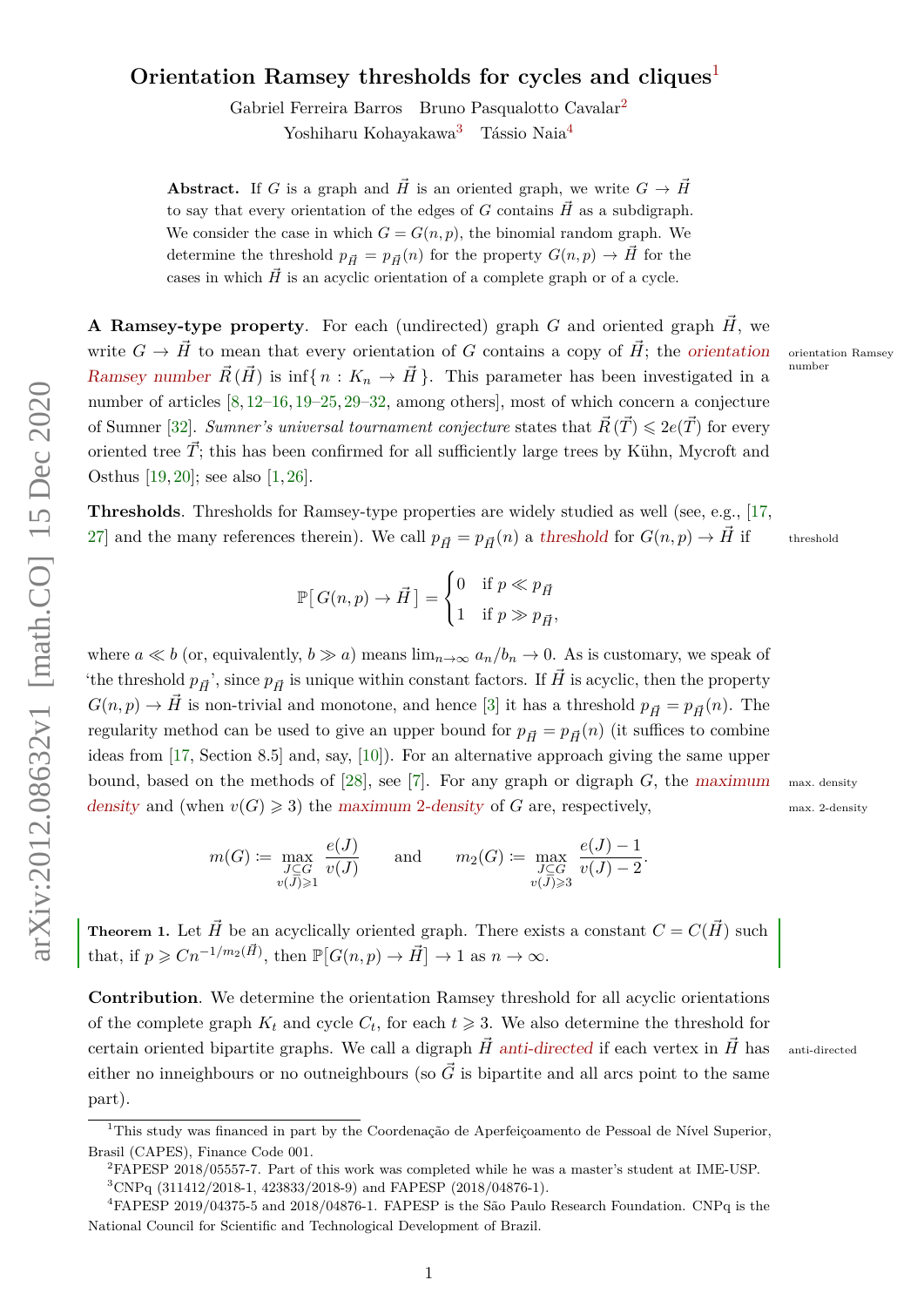<span id="page-1-0"></span>**Theorem 2.** If  $\vec{H}$  is an acyclic orientation of  $K_t$  or  $C_t$ , then

$$
p_{\vec{H}}(n) = \begin{cases} n^{-1/m(K_4)} & \text{if } t = 3\\ n^{-1/m_2(\vec{H})} & \text{if } t \ge 4 \end{cases}
$$

is the threshold for  $G(n, p) \to \vec{H}$ . Moreover, if  $\vec{H}$  is an anti-directed orientation of a strictly 2-balanced graph *H* such that  $\delta(H) \geq 2$  and  $m_2(H) - |m_2(H)| \leq 1/2$ , then

$$
p_{\vec{H}}(n) = n^{-1/m_2(\vec{H})}
$$

is the threshold for  $G(n, p) \to \vec{H}$ .

In view of Theorem [1,](#page-0-4) to prove Theorem [2](#page-1-0) (except for the case in which  $\vec{H}$  is an orientation of  $K_3$ ), it suffices to prove the so called 0-statement, that is, it is enough to show that if  $p \ll n^{-1/m_2(\vec{H})}$ , then  $G(n, p) \to \vec{H}$  holds with vanishing probability. Our proof of this 0-statement uses recent advances in the study of Ramsey-type thresholds: a framework developed by Nenadov, Person, Škorić and Steger [\[27\]](#page-12-10) (outlined below) and structural results of Barros, Cavalar, Mota and Parczyk [\[2\]](#page-11-2).

We need only a simplified version of the results in [\[27\]](#page-12-10) (see Definitions 10 and 11 in [27]). Let *G* and *H* be graphs, where  $\delta(H) > 1$ . An edge  $e \in E(G)$  is *H*-closed if *e* belongs to *H*-closed edge at least two copies of *H* in *G*. A copy of *H* in *G* is *H*-closed if at least three of its edges *H*-closed copy are *H*-closed, and *G* is *H*-closed if all vertices and edges of *G* lie in copies of *H* and every *<sup>H</sup>*-closed graph copy of *H* in *G* is *H*-closed. Finally, *G* is an *H*-block if *G* is *H*-closed and for each proper *<sup>H</sup>*-block non-empty subset  $E' \subsetneq E(G)$  there exists a copy  $H'$  of  $H$  in  $G$  such that  $E(H') \cap E' \neq \emptyset$ and  $E(H') \setminus E' \neq \emptyset$ .

<span id="page-1-1"></span>**Theorem 3 –**  $[27,$  **Corollary 13].** Let *H* be a strictly 2-balanced graph with at least 3 edges such that *H* is not a matching. If  $p \ll n^{-1/m_2(H)}$ , then with high probability every *H*-block *F* of  $G(n, p)$  satisfies  $m(F) < m<sub>2</sub>(H)$ .

Since complete graphs and cycles are strictly 2-balanced, Theorem [3](#page-1-1) reduces the proof of the 0-statement of the case  $t \ge 4$  in Theorem [2](#page-1-0) to showing that  $G \nrightarrow \vec{H}$  for every graph  $G$ whose *H*-blocks have maximum density strictly below  $m_2(H)$ . This is achieved for cycles using results from [\[2\]](#page-11-2), whereas for tournaments and anti-directed graphs, as well as for the case  $t = 3$  of Theorem [2](#page-1-0) we use ad hoc methods (see Theorems [8,](#page-3-0) [12](#page-4-0) and [13\)](#page-5-0). Theorem 2 is proved in Section [4.](#page-11-3)

**Remark.** Other Ramsey-type properties for directed graphs include requiring copies to be induced [\[4,](#page-11-4) [9,](#page-12-14) [18\]](#page-12-15) and allowing colourings plus orientations [\[5,](#page-11-5) [6\]](#page-12-16).

## **1 Auxiliary definitions and results**

We follow standard notation (see, e.g., [\[11,](#page-12-17) [17\]](#page-12-9)). A *k*-path is a path with *k* vertices; *k*-cycles are defined similarly. A directed *k*-path is an oriented path  $v_1 \to \cdots \to v_k$ . A directed *k*-cycle directed path is oriented as  $v_1 \to \cdots \to v_k \to v_1$ . Let  $\vec{G}$  be an oriented graph. A maximal directed path in  $\vec{G}$  is called a block. A path or block is long if it has at least 3 edges. The following exercise block, long is left to the reader.

or cycle

<span id="page-1-2"></span>**Lemma 4.** If *G* is a graph, then  $\delta(J) \leq 2m(G)$  for each  $J \subseteq G$  (i.e., *G* is  $2m(G)$ -degenerate).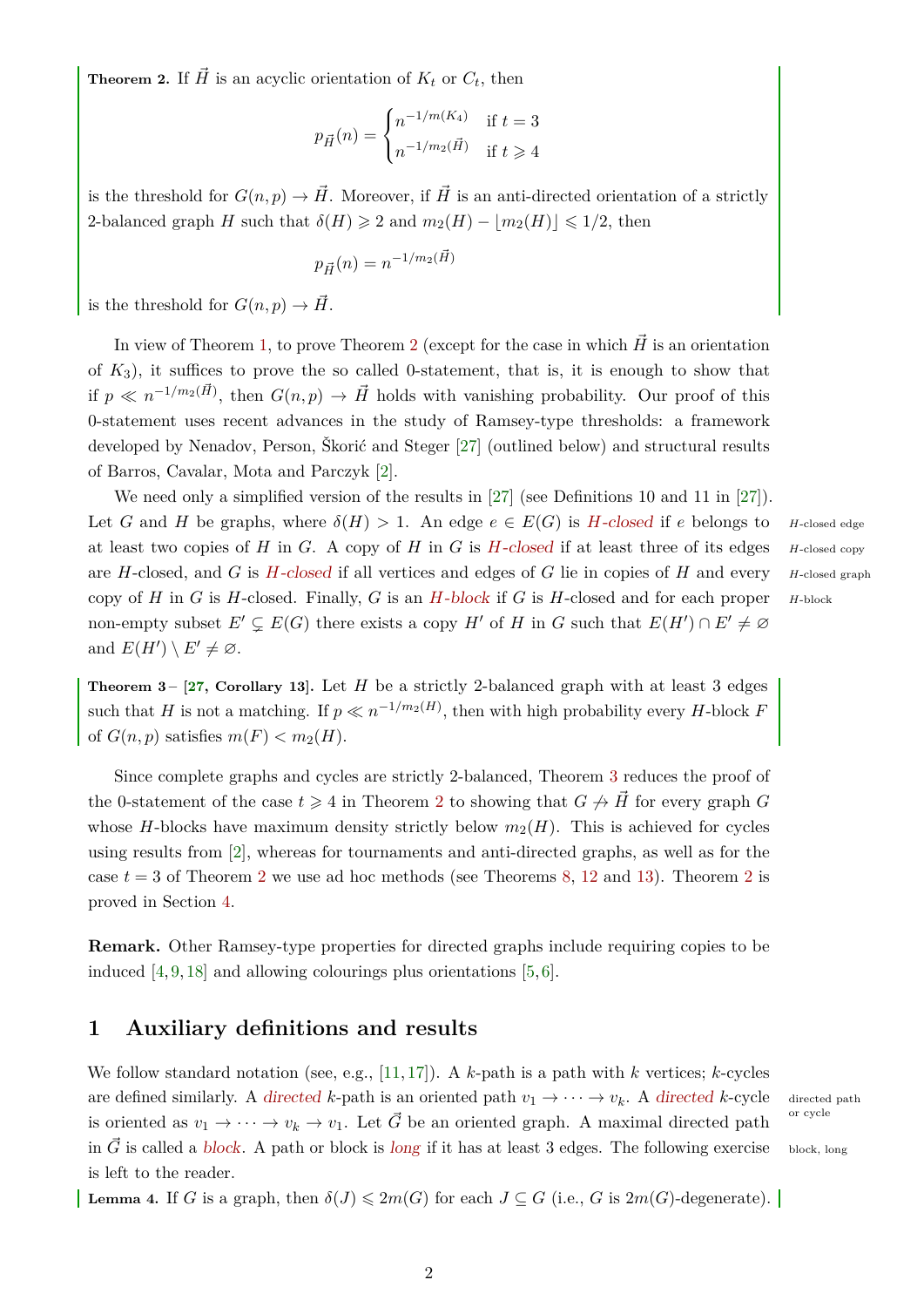with  $H'_1$ , and hence a construction sequence  $(H'_1, \ldots, H'_j, H_{i+1}, \ldots, H_t)$  of C. Let *G* be a graph and suppose  $E \subseteq E(G)$ . We write  $G[E]$  for the subgraph of *G* consisting  $G[E]$ of the edges in  $E$  and the vertices in  $G$  which are incident with those edges. We call  $H$  strictly strictly 2-balanced 2-balanced if  $m_2(F) < m_2(H)$  for each proper subgraph  $F \subseteq H$ . **Lemma 5 – [\[27,](#page-12-10) Lemma 14].** Let *G* and *H* be graphs. If *G* is *H*-closed, then  $E(G)$  admits a partition  $\{E_1, \ldots, E_k\}$  such that  $G[E_1], \ldots, G[E_k]$  are *H*-blocks and each copy of *H* in *G* lies entirely in one of these *H*-blocks.

 $e, f \in E(H)$ , every orientation of  $e, f$  can be extended to an  $\vec{H}$ -free orientation of *H*.

<span id="page-2-0"></span>**Remark 6.** Let  $k \ge 4$ . If  $\vec{H}$  is either an orientation of  $C_k$ , a transitive tournament  $TT_k$ , or an anti-directed orientation of a graph *H* with  $\delta(H) > 1$ , then  $\vec{H}$  is 2-Ramsey-avoidable.

*Proof.* Let *H* be the underlying graph of *H*. In each of the following cases, let  $e, f \in E(H)$ be chosen and oriented arbitrarily; it suffices to complete an  $\vec{H}$ -free orientation of  $H$ .

Suppose  $\vec{H}$  is an orientation of  $C_k$ . Note that we can complete the orientation of  $e, f$  to orientations  $\vec{C}_1, \vec{C}_2$  of  $C_k$  such that  $\vec{C}_1$  has a block of length at least  $k - 1 \geq 3$  and  $\vec{C}_2$  has no long block. If  $\vec{H}$  has a block of length at least  $k-1$ , then we pick  $\vec{C}_2$ , else we pick  $\vec{C}_1$ .

If  $\vec{H} \simeq TT_k$ , we complete the orientation of  $K_k$  so that it contains a directed triangle (some triangle in *H* has at most one edge already oriented).

In the remaining case (anti-directed graph), we complete the orientation of *H* forming a directed 3-path (since  $k \geq 4$ , some  $v \in V(H)$  is incident with precisely one of  $e, f$ , while  $\delta(H)$  *>* 1 implies some other edge incident with *v* has not been oriented).  $\Box$ 

<span id="page-2-2"></span>Remark [6](#page-2-0) will be used with the next lemma and Theorem [3](#page-1-1) to establish our main results. **Lemma 7.** Let *G* be a graph and let  $\vec{H}$  be 2-Ramsey-avoidable. If  $B \nleftrightarrow \vec{H}$  for each *H*-block 2-Ramsey-avoidable *B* of *G*, then  $G \nrightarrow \vec{H}$ .

*Proof.* Let *H* be the underlying graph of  $\vec{H}$ . To show that *G* admits an  $\vec{H}$ -free orientation, we may assume each edge of *G* lies in a copy of *H* (the orientation of other edges is irrelevant).

Let  $G_0 = G$  and, for each  $i = 1, 2, \ldots$  proceed as follows. If  $G_{i-1}$  is *H*-closed, then stop, set  $m ≔ i - 1$  and  $F ≅ G_m$ . Otherwise, some copy  $F_i$  of  $H$  in  $G_{i-1}$  has at most two  $H$ -closed edges in  $G_{i-1}$ . Form  $G_i$  by deleting from  $G_{i-1}$  each non-*H*-closed edge of  $F_i$ , and then each isolated vertex. Note that  $G_{i-1} = G_i \cup F_i$  and that each  $e \in E(G_i)$  lies in some copy of *H*.

<span id="page-2-1"></span>Let  $\vec{H}$  be an orientation of a graph *H*. We say  $\vec{H}$  is 2-Ramsey-avoidable if for all 2-Ramsey-avoidable

 $H'_1$  is a copy of *H* in  $H_i$ , then there exists a construction sequence  $(H'_1, \ldots, H'_j)$  of  $H_i$  starting

Let *G* and *H* be graphs, and let  $\vec{H}$  be an orientation of *H*. We denote by  $\mathcal{C}_H(G)$  the edge intersection graph of  $H$  in  $G$ , whose vertices correspond to copies of  $H$  in  $G$  and whose edges join distinct copies which share a common edge in *G*. An *H*-component is a subgraph of *G <sup>H</sup>*-component formed by the union of all copies of *H* in some connected component of  $\mathcal{C}_H(G)$ . Note that  $G \nrightarrow \vec{H}$  if and only if each *H*-component of *G* admits an  $\vec{H}$ -free orientation. Let *G* and *H* be graphs and let  $C$  be an  $H$ -component of  $G$ . If  $H_1$  is an arbitrary copy of  $H$  in  $C$ , then there exists a sequence  $H_1 \subseteq H_2 \subseteq \cdots \subseteq H_t = C$  with the following property. For each  $i \in [t-1]$ , there exists a copy *H*<sup>*'*</sup> of *H* such that  $H' \nsubseteq H_i$ ,  $E(H') \cap E(H_i) \neq \emptyset$  and  $H_{i+1} = H_i \cup H'$ . We say that  $(H_1, \ldots, H_t)$  constructs C, and call  $(H_1, \ldots, H_t)$  a construction sequence of C. For constructs, each  $i \in [t-1]$ , we say that a vertex or edge of  $H_{i+1}$  is new in  $H_{i+1}$  if it is not contained new vertex or edge in  $H_i$ , and say that  $F \subseteq H_{i+1}$  is new (in  $H_{i+1}$ ) if  $F$  contains a new edge in  $H_{i+1}$ . Moreover, if new graph

construction seq.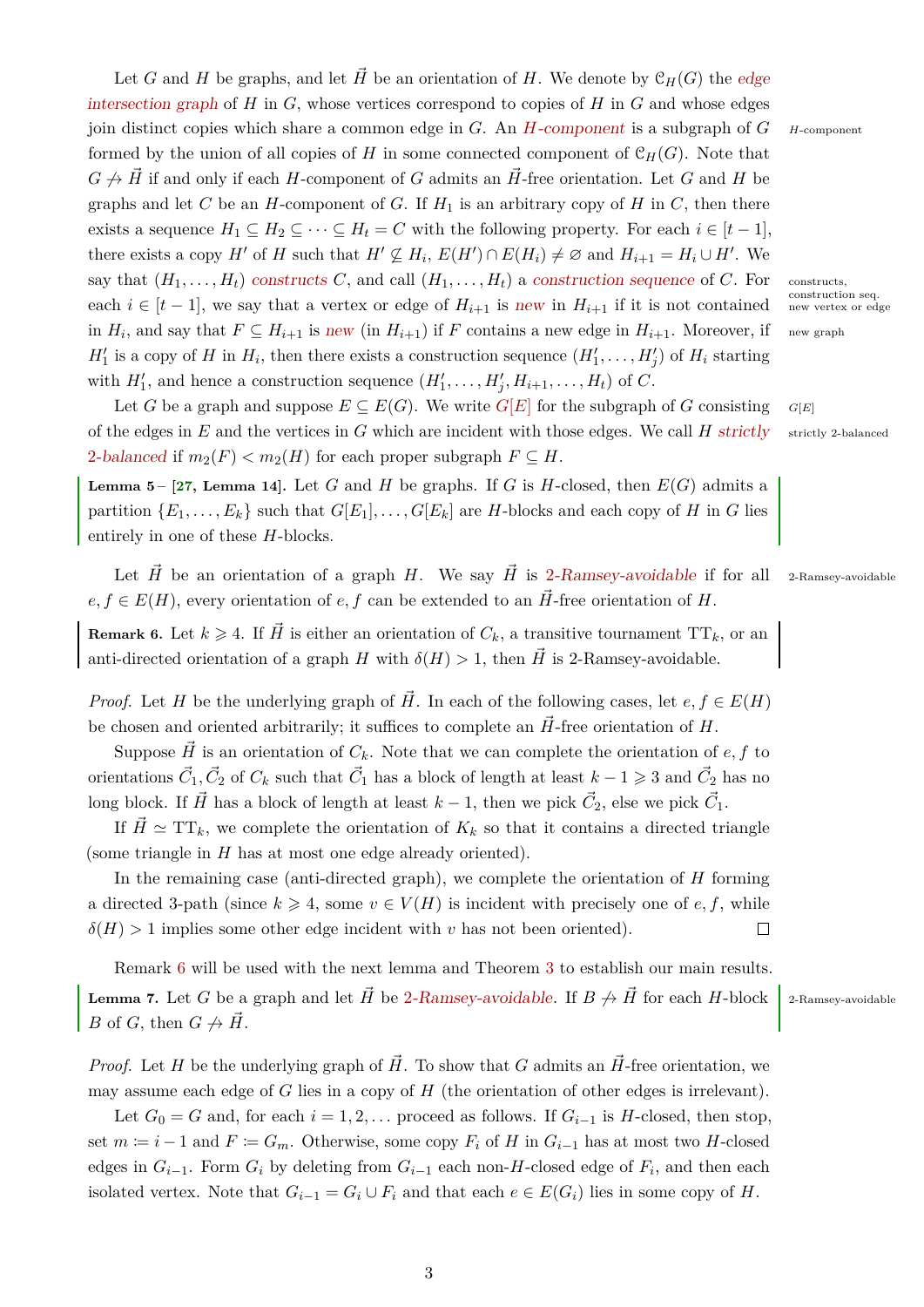Note that *F* is *H*-closed. By Lemma [5,](#page-2-1) *F* can be partitioned into a collection B of edgedisjoint *H*-blocks such that each copy of *H* in *F* lies entirely in some  $B \in \mathcal{B}$ . By assumption,  $B \nrightarrow \vec{H}$  for each  $B \in \mathcal{B}$ , so *F* admits a  $\vec{H}$ -free orientation  $\vec{F}$  (the disjoint union of  $\vec{H}$ -free orientations of each  $B \in \mathcal{B}$ ).

Finally, we extend  $\vec{G}_m := \vec{F}$  to an  $\vec{H}$ -free orientation  $\vec{G}_0$  of *G*. For each  $i = m, m-1, \ldots, 1$ , let  $\vec{G}_{i-1}$  extend  $\vec{G}_i$  by orienting the edges  $E(F_i) \setminus E(G_i)$  so that  $F_i$  is  $\vec{H}$ -free (this is possible because  $\vec{H}$  is 2-Ramsey-avoidable). Clearly, no copy of *H* in *G* induces  $\vec{H}$  in  $\vec{G}$ , so  $G \nleftrightarrow \vec{H}$ .  $\square$ 

### **2 Transitive triangles**

Let  $TT_3$  be the transitive triangle. In this section we show that the upper bound for  $p_{TT_3}(n)$ given in Theorem [1](#page-0-4) is not tight.

<span id="page-3-0"></span>**Theorem 8.** The function  $p_{TT_3}(n) = n^{-1/m(K_4)}$  is the threshold for  $G(n, p) \to TT_3$ .

Let  $W_5$  be the graph we obtain by adding to  $C_4$  a new universal vertex.

<span id="page-3-5"></span>**Proposition 9.** If *G* is a *K*<sub>3</sub>-component such that  $uw, vw \in E(G)$  and  $uv \notin E(G)$ , then there exists  $J \subseteq G$  such that either  $v(J) = 6$  and  $e(J) = 9$  or  $J + uv$  is isomorphic to  $K_4$  or  $W_5$ .

*Proof.* Let  $F_1 \cdots F_s$  be a shortest path in  $\mathcal{C}_{K_3}(G)$  such that  $uw \in E(F_1)$  and  $vw \in E(F_s)$ . It suffices to show the following.

- If  $s = 2$ , then  $J \coloneqq F_1 \cup \cdots \cup F_s$  satisfies  $J + uv \simeq K_4$ .
- If  $s = 3$ , then  $J \coloneqq F_1 \cup \cdots \cup F_s$  satisfies  $J + uv \simeq W_5$ .
- If  $s \geq 4$ , then  $J \coloneq F_1 \cup F_2 \cup F_3 \cup F_4$  satisfies  $v(J) = 6$  and  $e(J) = 9$ .

It is simple to check that the following hold by the choice of  $F_1 \cdots F_s$ .

- <span id="page-3-1"></span>(i)  $|E(F_i) \cap E(F_{i-1})| = 1$  for all  $i \in [s] \setminus \{1\};$
- <span id="page-3-2"></span>(ii)  $|E(F_i) \cap \bigcup_{j < i} E(F_j)| = 1$  for each  $i \in [s] \setminus \{1\}$ ; and
- <span id="page-3-3"></span>(iii) Each  $e \in E(G)$  belongs to at most two triangles in  $F_1 \cup \cdots \cup F_s$ .

The statement for  $s = 2$  follows by [\(i\)](#page-3-1) since  $F_1 \simeq K_3$ . If  $s = 3$ , then  $v(J) = 5$  (by (i) and [\(ii\)\)](#page-3-2), so  $J + uv \simeq W_5$ . By [\(i\),](#page-3-1) for each  $i \in [s] \setminus \{1\}$  we have  $|V(F_i) \setminus \bigcup_{j \in [i-1]} V(F_j)| \leq 1$ , so  $v(F_1 \cup \cdots \cup F_s) \leqslant s + 2$ . Moreover, [\(ii\)](#page-3-2) implies  $e(F_i) = 2i + 1$  for each  $i \in [s]$ . If  $s = 4$ , then  $e(J) = 9$ . Clearly  $5 \le v(J) \le 6$ ; note that  $v(J) \ne 5$  as otherwise there exists  $e \in E(J)$  which belongs to three distinct triangles in *J*, contradicting [\(iii\).](#page-3-3)  $\Box$ 

Let  $(H_1, \ldots, H_t)$  be a  $K_3$ -component. For each  $i \in [t-1]$ , either  $(A)$  there are two new edges in  $H_{i+1}$  and one new vertex in  $H_{i+1}$ ; (*B*) there are two new edges in  $H_{i+1}$ and  $V(H_{i+1}) = V(H_i)$ ; or  $(C)$  there is exactly one new edge in  $H_{i+1}$  and  $V(H_{i+1}) = V(H_i)$ . A graph *H* is *AB*-constructible if no construction sequence of a *K*3-component of *H* contains *AB*-constructible a step of type (*C*).

<span id="page-3-4"></span>**Proposition 10.** If a graph *H* is *AB*-constructible, then  $H \nrightarrow T T_3$ .

*Proof.* We may assume that *H* is itself a single  $K_3$ -component  $(H_1, \ldots, H_t)$ , as edges which do not belong to a copy of  $K_3$  in *H* can be arbitrarily oriented and distinct  $K_3$ -components may be independently oriented. First note that, at each step, exactly one new copy of *K*<sup>3</sup> is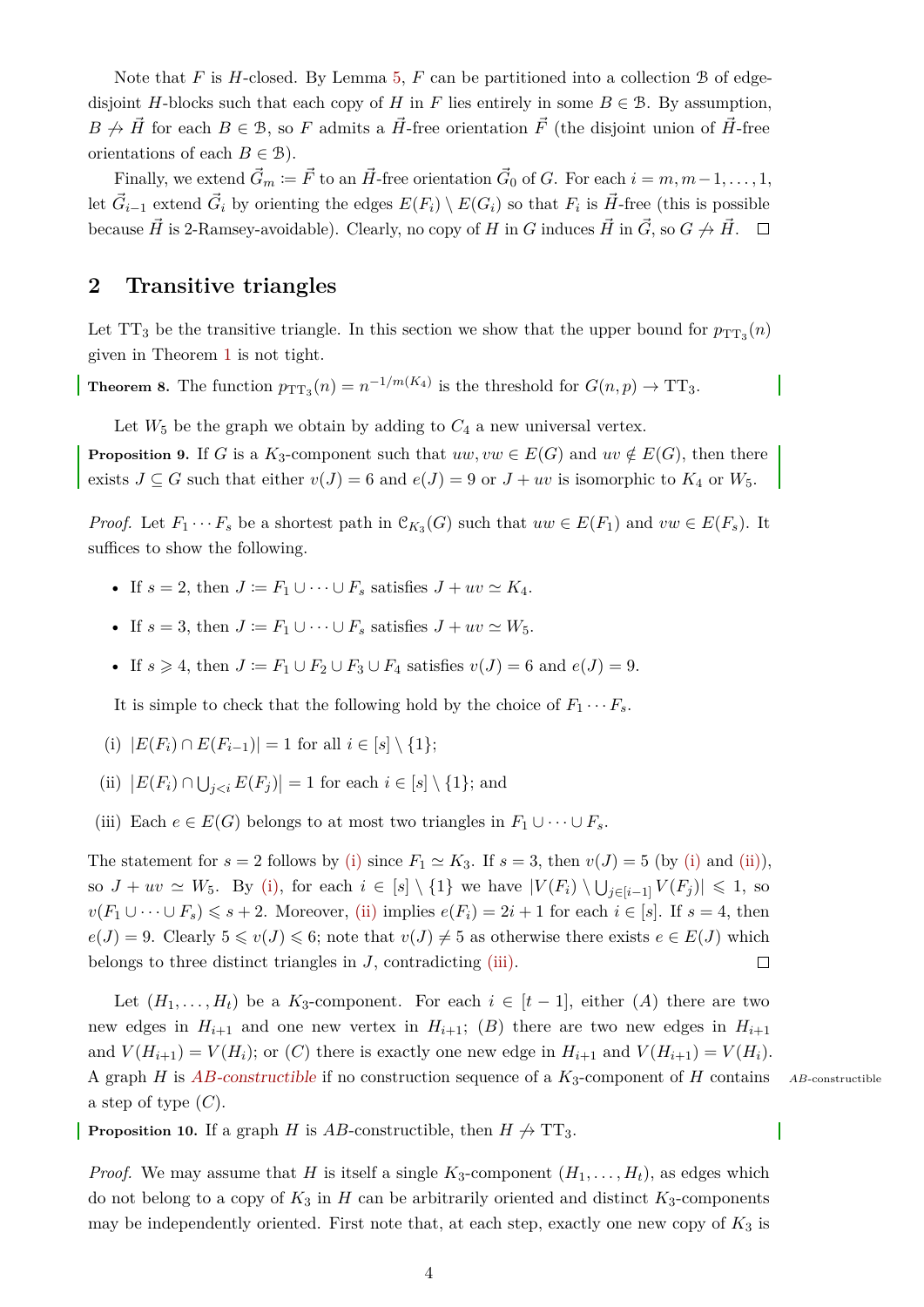added. This is clearly true for steps of type  $(A)$ . Moreover, it is easy to see that if  $H_{\alpha+1}$  is created by a step of type (*B*) and the new edges create two distinct copies of  $K_3$  in  $H_{\alpha+1}$ , then  $H$  admits a construction sequence with a step of type  $(C)$ , a contradiction. We orient *H*<sub>1</sub> forming a directed triangle and, for each  $\alpha \in [t-1]$ , orient the two new edges in  $H_{\alpha+1}$  so as to form a new directed triangle. The resulting orientation is  $TT_3$ -free.  $\Box$ 

<span id="page-4-1"></span>Our final ingredient is the following classical result (see, e.g., [\[17\]](#page-12-9)). **Theorem 11** –  $\left[17\right]$ . Let *H* be a fixed graph. Then

$$
\lim_{n \to \infty} \mathbb{P}[H \subseteq G(n, p)] = \begin{cases} 1, & \text{if } p \gg n^{-1/m(H)}, \\ 0, & \text{if } p \ll n^{-1/m(H)}. \end{cases}
$$

*Proof of Theorem [8.](#page-3-0)* If  $p \gg n^{-2/3}$ , then  $K_4 \subseteq G(n, p)$  with high probability by Theorem [11;](#page-4-1) hence  $G(n, p) \to TT_3$  with high probability (as  $K_4 \to TT_3$ ).

Now suppose that  $p \ll n^{-2/3}$ . Let  $\mathcal E$  be the event that  $G(n, p)$  is not *AB*-constructible. By Proposition [10,](#page-3-4) it suffices to show that  $\mathbb{P}[\mathcal{E}] = o(1)$ . Let  $\mathcal{J}$  be set of all nonisomorphic graphs of order 6 and size 9. By Proposition [9,](#page-3-5) every  $K_3$ -component of  $G(n, p)$  which is not *AB*-constructible contains either  $K_4$ ,  $W_5$  or some  $J \in \mathcal{J}$ . Using Markov's inequality, we have

$$
\mathbb{P}[\mathcal{E}] \leq \mathbb{P}[K_4 \subseteq G(n, p)] + \mathbb{P}[W_5 \subseteq G(n, p)] + \sum_{J \in \mathcal{J}} \mathbb{P}[J \subseteq G(n, p)]
$$
  

$$
\leqslant \sum_{J \in \{K_4, W_5\} \cup \mathcal{J}} \mathbb{E}\big[\big|\{J' \subseteq G(n, p) : J' \simeq J\}\big|\big] \leqslant n^4 p^6 + n^5 p^8 + |\mathcal{J}| n^6 p^9.
$$

 $\Box$ 

Since  $p \ll n^{-2/3}$  and  $|\mathcal{J}| = \Theta(1)$ , we have  $\mathbb{P}[\mathcal{E}] = o(1)$ .

# **3 Graphs with low maximum 2-density**

The following sections show that  $G \nightharpoonup \vec{H}$  for some classes of oriented graphs, when  $\vec{H}$  has at least four vertices and  $m(G) < m_2(H)$ .

### **3.1 Transitive Tournaments**

<span id="page-4-0"></span>We denote a tournament on *k* vertices by  $T_k$ , writing  $TT_k$  if it is transitive.  $T_k, TT_k$ **Theorem 12.** If  $k \ge 4$  and *G* is a graph with  $m(G) < m_2(K_k)$ , then  $G \nrightarrow T_{k}$ .

*Proof.* The proof is by induction on  $n := v(G)$ . The case  $n = 1$  is trivial. Assume  $n \geq 2$  and that  $G' \nightharpoonup T T_k$  whenever  $m(G') < m_2(K_k)$  and  $v(G') < n$ . By Lemma [4,](#page-1-2)  $\deg_G(u) \leq k$  for some  $u \in V(G)$ . Let  $G' = G - u$ , so  $m(G') < m_2(K_k)$  and  $G'$  admits a TT<sub>3</sub>-free orientation  $\vec{G}$ . We shall extend  $\vec{G}$  to an orientation of *G* such that each  $T_k$  containing *u* has a directed cycle.

We may assume that *u* lies in some copy of  $K_k$ , say  $K$ ; so deg(*u*)  $\geq k-1$ . If K is the only copy of  $K_k$  containing *u*, then choose two vertices  $v, w \in V(K - u)$  and orient the edges *uv* and *uw* so that  $\{u, v, w\}$  induces a directed triangle. Otherwise let K' be some  $K_k$ containing *u* other than *K*. Hence we must have  $\deg(u) = k$ . Let *v* be the unique vertex in  $V(K) \setminus V(K')$ , and *w* be the unique vertex in  $V(K') \setminus V(K)$ . Since  $k - 2 \geq 2$ , there are at least two vertices *x* and *y* in  $V(K \cap K') \setminus \{u\}$ . Orient the edges *uv*, *ux*, *uw* and *uy* so that each of  $\{u, v, x\}$  and  $\{u, w, y\}$  induces a directed triangle. Since every  $K_k$  containing *u* has at least three vertices in  $\{v, w, x, y\}$ , the partial orientation of each  $K_k$  contains a directed cycle. Any remaining un-oriented edge may be arbitrarily oriented.  $\Box$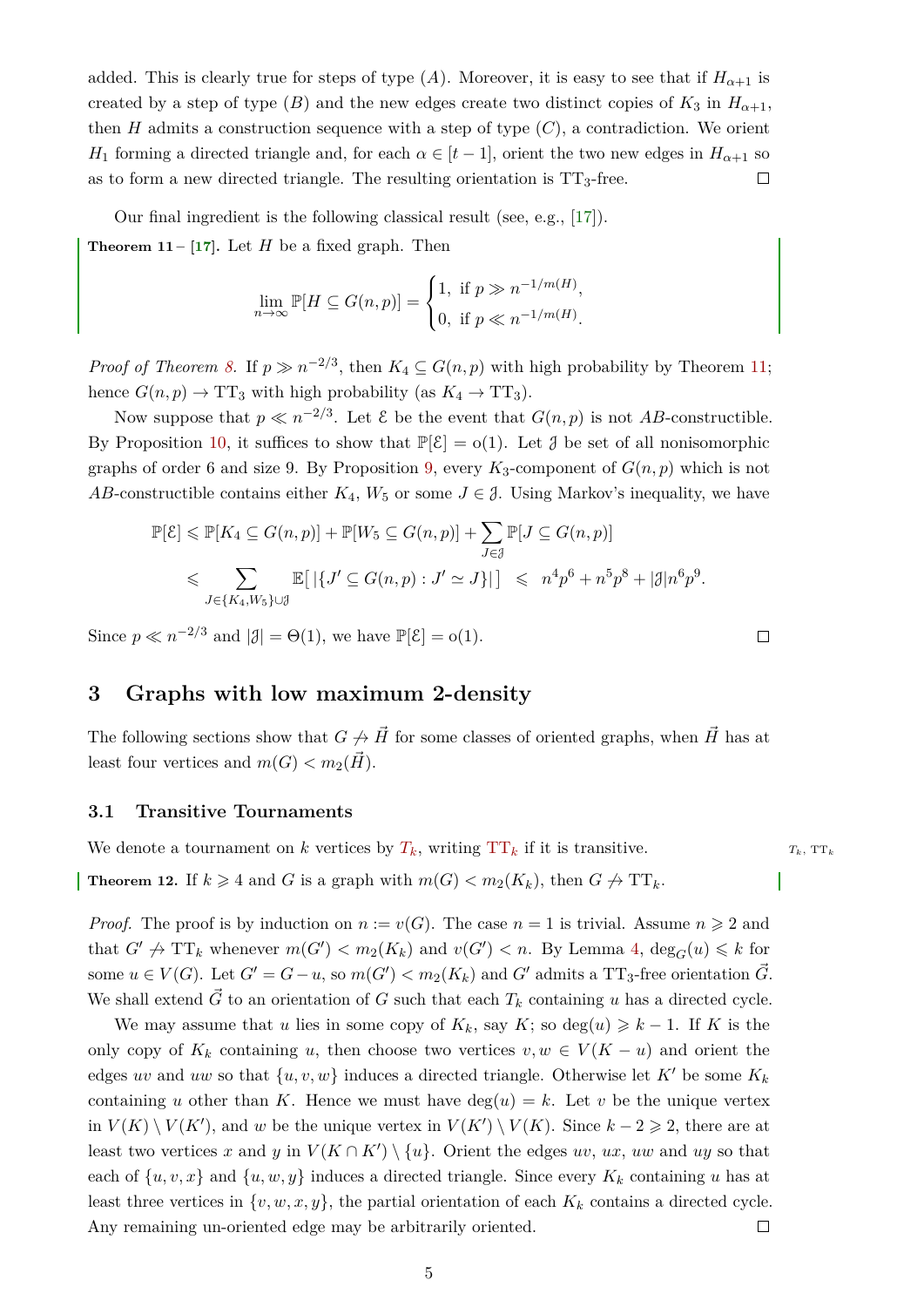#### **3.2 Anti-directed digraphs**

We now turn to anti-directed orientations of  $K_{t,t}$ ,  $C_{2t}$  and other bipartite graphs.

<span id="page-5-0"></span>**Theorem 13.** Let *G* and *H* be graphs, where  $\delta(H) \geq 2$ . If  $\vec{H}$  is an anti-directed orientation of *H* and  $m(G) < \delta(H) - 1/2$ , then  $G \not\rightarrow \vec{H}$ .

*Proof.* We proceed by induction on  $v(G)$ . If  $v(G) \leq 2$ , then  $G \not\rightarrow \vec{H}$ . Let  $\delta := \delta(H)$ . By Lemma [4,](#page-1-2) there exists  $v \in V(G)$  with  $\deg(v) = \delta(G) \leq 2\delta - 2$ . By induction,  $G - v \not\rightarrow \vec{H}$ . Fix an  $\vec{H}$ -free orientation of  $G - v$ , orient  $|\delta(G)/2|$  edges incident with *v* towards *v* and the remaining  $\lceil \delta(G)/2 \rceil$  edges away from *v*. Note that any copy of *H* in *G* containing *v* necessarily has two edges incident with *v* oriented in opposite directions, since  $\delta(H) \geq 2$ and  $\lceil \delta(G)/2 \rceil \leq \delta(H) - 1$ .  $\Box$ 

<span id="page-5-3"></span>**Corollary 14.** Let *G* and *H* be graphs such that *H* is strictly 2-balanced,  $\delta(H) \geq 2$  and  $m_2(H)$ −  $|m_2(H)| \leq 1/2$ . If  $\vec{H}$  is an anti-directed orientation of *H* and  $m(G) < m_2(H)$ , then  $G \not\rightarrow \vec{H}$ .

*Proof.* We have  $(e(H - u) - 1)/(v(H - u) - 2) < (e(H) - 1)/(v(H) - 2)$  for all  $u \in V(H)$ , since *H* is strictly 2-balanced. It follows that  $m_2(H) < \delta(H)$ , so  $|m_2(H)| + 1 \le \delta(H)$ . Since  $m(G) < m_2(H) \leq |m_2(H)| + 1/2 \leq \delta(H) - 1/2$ , we can apply Theorem [13.](#page-5-0)  $\Box$ 

### **3.3 Cycles**

We now consider orientations of  $\ell$ -cycles, where  $\ell \geq 4$ . The main results are Theorems [17](#page-6-0) and [23,](#page-10-0) which deal with the cases  $\ell \geqslant 5$  and  $\ell = 4$ , respectively. (We also include a simple proof for the case  $\ell \ge 8$ , see Theorem [16.](#page-5-1))

<span id="page-5-2"></span>**Lemma 15.** Let  $\vec{C}$  be an oriented cycle with a long block. If *G* is a graph and  $m(G) < m_2(\vec{C})$ , then  $G \nrightarrow \vec{C}$ .

*Proof.* Note that  $v(\vec{C}) \geq 4$ , so  $m_2(\vec{C}) \leq m_2(C_4) = 3/2$ . By Lemma [4,](#page-1-2) *G* is 2-degenerate, hence  $\chi(G) \leq 3$ . Fix a proper colouring  $c: V(G) \to \{1, 2, 3\}$ , and orient each edge towards its endvertex with the largest colour. This orientation contains no long block, so  $G \nrightarrow \tilde{C}$ .  $\Box$ 

While the next result is superseded by Theorem [17,](#page-6-0) its proof is much simpler.

<span id="page-5-1"></span>**Theorem 16.** Let  $\vec{C}$  be an orientation of  $C_{\ell}$ , where  $\ell \geq 8$ . If *G* is a graph and  $m(G) < m_2(\vec{C})$ , then  $G \nrightarrow \vec{C}$ .

*Proof.* Let  $\ell = e(\vec{C})$ . If  $\vec{C}$  contains a long block, then the theorem holds by Lemma [15,](#page-5-2) so we assume that the longest block of  $\vec{C}$  has length at most 2.

Suppose, looking for a contradiction, that the statement is false. Without loss of generality let *G* be a minimal counterexample (with respect to the subgraph relation). That is,  $m(G) < m_2(\vec{C})$  and  $G \rightarrow \vec{C}$ , and  $G' \not\rightarrow \vec{C}$  for each proper subgraph  $G' \subseteq G$ . Let *W* be the set of vertices in *G* with degree 2.

If there exists an edge *uv* joining vertices  $u, v \in W$ , then (since G is minimal) *uv* lies in an  $\ell$ -cycle. Moreover,  $G \setminus \{u, v\} \nrightarrow \vec{C}$ ; so there exists an orientation  $\vec{G}$  of  $G \setminus \{u, v\}$  which avoids  $\vec{C}$ . Note that each  $\ell$ -cycle in *G* is either completely oriented in  $\vec{G}$  (while avoiding  $\vec{C}$ ), or contains the three (not yet oriented) edges incident with either *u* or *v*. We extend  $\vec{G}$  by orienting these edges so that they form a directed path or cycle. Since, by assumption, the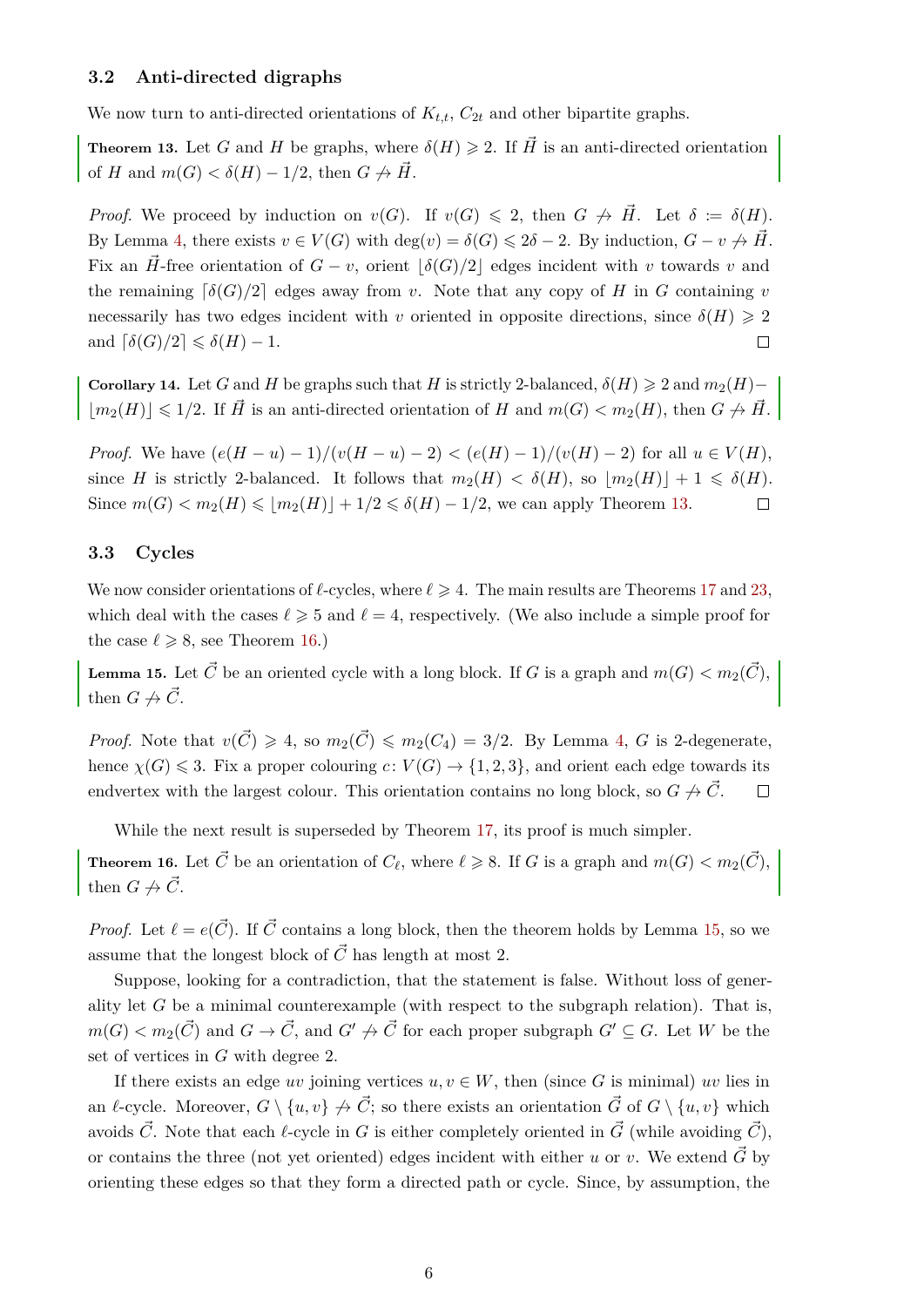length of any block of  $\vec{C}$  is at most two, it follows that  $\vec{G}$  is an orientation of *G* avoiding  $\vec{C}$ , a contradiction.

Hence no edge of *G* lies in *W*. By the minimality of *G*, every vertex  $v \in V(G)$  lies an  $\ell$ -cycle, so  $\delta(G) \geq 2$ . Let  $n := v(G)$ . Since each vertex of *W* has degree 2,

$$
2|W| + 3(n - |W|) \le \sum_{v \in V(G)} d(v) = 2e(G) \le 2m(G)n < 2n\frac{\ell - 1}{\ell - 2}.
$$

It follows that  $|W| \geq n(1 - 2/(\ell - 2))$  and

$$
2\left(1-\frac{2}{\ell-2}\right)n \leq 2|W| \leq e(G) \leq m(G)n = \left(1+\frac{1}{\ell-2}\right)n,
$$

which is a contradiction for  $\ell \geq 8$ .

#### **3.3.1 Cycles of length at least 5**

We now generalise Theorem [16](#page-5-1) for oriented cycles with at least 5 vertices.

<span id="page-6-0"></span>**Theorem 17.** Let  $\vec{C}$  be an orientation of  $C_{\ell}$ , where  $\ell \geq 5$ . If *G* is a graph and  $m(G) < m_2(C_{\ell})$ , then  $G \nrightarrow \vec{C}$ .

Barros, Cavalar, Mota and Parczyk [\[2\]](#page-11-2) obtained a detailed characterisation of the construction sequences of  $C_{\ell}$ -components; we state their result below in a slightly modified form (the original has ' $\ell \geq 5$ ' in place of ' $\ell \geq 4$ ', but the same proof holds).

<span id="page-6-1"></span>**Proposition 18 – [\[2,](#page-11-2) Proposition 7].** Let  $\ell \geq 4$  be an integer, *G* be a graph with  $m(G) < m_2(C_\ell)$ and  $(H_1, \ldots, H_t)$  be a  $C_\ell$ -component of *G*. The following holds for every  $1 \leq i \leq t - 1$ . If *C* is an  $\ell$ -cycle added to  $H_i$  to form  $H_{i+1}$ , then there exists a labelling  $C = u_1 u_2 \cdots u_\ell u_1$  such that exactly one of the following occurs, where  $2 \leq j \leq \ell$  and  $3 \leq k \leq \ell - 1$ .

 $(A_j)$   $u_1u_2\cdots u_j$  is a *j*-path in  $H_i$  and  $u_{j+1}, \ldots, u_\ell \notin V(H_i);$ 

 $(B_k)$   $u_1u_2 \in E(H_i)$ ,  $u_2u_3 \notin E(H_i)$ ,  $\{u_3, \ldots, u_\ell\} \setminus \{u_k\} \subseteq V(H_{i+1}) \setminus V(H_i)$ ,  $u_k \in V(H_i)$ .

If  $(H_1, \ldots, H_t)$  constructs a  $C_\ell$ -component, then for each  $i \in [t-1]$  the new edges in  $H_{i+1}$ form a path (by Proposition [18\)](#page-6-1). We denote this path by  $Q_i$ , write  $x_i, z_i$  for its endvertices and  $Q_i, x_i, z_i$ *y*<sub>*i*</sub> for the sole internal vertex of  $Q_i$  in  $H_i$ , if it exists. (Again by Proposition [18,](#page-6-1)  $V(Q_i) \cap V(H_i)$  *y<sub>i</sub>* is either  $\{x_i, z_i\}$  or  $\{x_i, y_i, z_i\}$ .) We write type(*i*) to denote the operation  $((A_j)$  $((A_j)$  $((A_j)$  or  $(B_k)$  $(B_k)$  $(B_k)$ , type(*i*) where  $2 \leqslant j \leqslant \ell$  and  $3 \leqslant k \leqslant \ell - 1$ ) which constructs  $H_{i+1}$  from  $H_i$ .

<span id="page-6-2"></span>**Proposition 19** – [\[2\]](#page-11-2). Let  $\ell \geq 5$ . If  $G = (H_1, \ldots, H_t)$  is a  $C_{\ell}$ -component and  $m(G) < m_2(C_{\ell}),$ then for all distinct  $i, j \in [t-1]$  and each  $k \in \{3, \ldots, \ell-1\}$  we have the following.

- If type(*i*) =  $(A_\ell)$  $(A_\ell)$  $(A_\ell)$ , then every other step is of type  $(A_2)$  or  $(A_3)$ .
- If type(*i*) =  $(A_{\ell-1})$  $(A_{\ell-1})$  $(A_{\ell-1})$ , then every other step is of type  $(A_2)$ ,  $(A_3)$  or  $(A_{\ell-1})$ .
- If  $type(i) = type(j) = (A_{\ell-1})$  $type(i) = type(j) = (A_{\ell-1})$  $type(i) = type(j) = (A_{\ell-1})$ , then  $\ell = 5$  and every other step is of type  $(A_2)$ .
- If type(*i*) =  $(B_k)$  $(B_k)$  $(B_k)$ , then every other step is of type  $(A_2)$  $(A_2)$  $(A_2)$ .

We also use the following results.

<span id="page-6-3"></span>**Remark 20.** Let *G* be a *C*5-component. If *G* can be constructed solely by steps of type (*A*2), then every cycle in *G* has length congruent to 2 (mod 3).

 $\Box$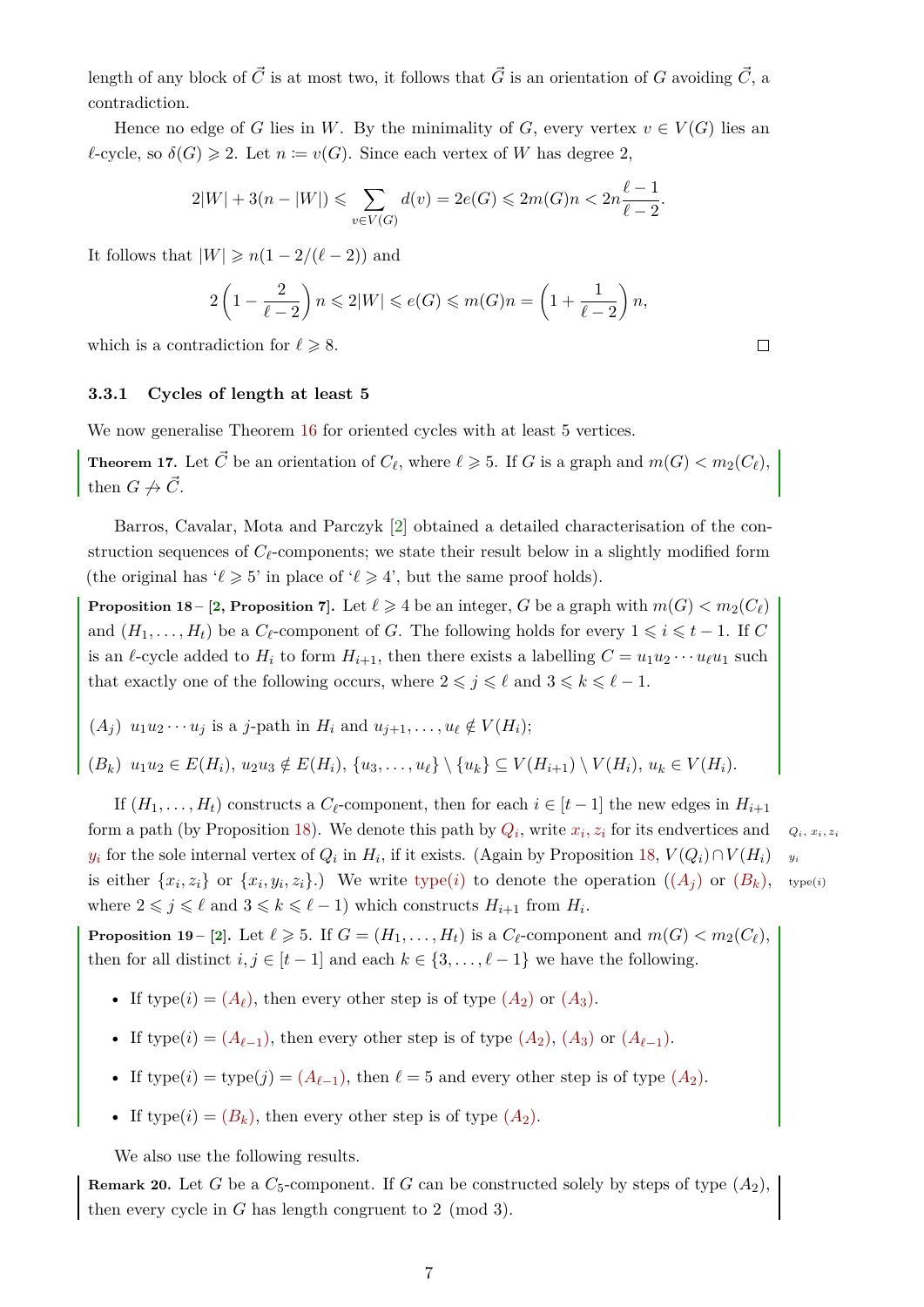*Proof.* The proof is by induction on  $i \in [t]$  where  $(H_1, \ldots, H_t)$  is the construction sequence of *G*. The base holds because  $H_1$  is a 5-cycle. Now suppose every cycle in  $H_i$  has length congruent to 2 (mod 3), where  $i \geq 1$ . We form  $H_{i+1}$  by a step of type  $(A_2)$ , i.e., by adding an 5-path  $P$  joining the endvertices of an edge  $uv$  of  $H_i$ . Any new cycle  $C$  is formed by an *uv*-path *P*<sup> $\prime$ </sup> in *H*<sub>*i*</sub>, together with *P*. If *P*<sup> $\prime$ </sup> = *uv*, then *C* has length 5, and the claim holds. On the other hand, if  $uv \notin E(P')$ , then  $C = P' \cup P$ , but since  $C' \coloneqq P' + uv$  is a cycle in  $H_i$ , it follows that  $e(C') \equiv 2 \pmod{3}$ , so  $e(C) = e(P') + e(P) = e(C') - 1 + e(P) \equiv 2 \pmod{3}$ .

<span id="page-7-0"></span>**Remark 21.** Let *G* be a  $C_5$ -component. If *G* is constructed solely by steps of the types  $(A_2)$  $(A_2)$  $(A_2)$  and  $(A_3)$ , then *G* contains no  $C_3$  and no  $C_4$ .

*Proof.* Let  $(H_1, \ldots, H_t)$  be a construction sequence of *G*. Note that  $C_3 \nsubseteq G$ : indeed,  $H_1 \simeq C_5$ , so  $C_3 \nsubseteq H_1$ ; moreover, for each  $i \in [t-1]$  we have  $H_{i+1} = H_i \cup Q_i$  and  $Q_i$  is a path of length at least 3 which is internally disjoint from  $H_i$ , so  $C_3 \nsubseteq H_{i+1}$ .

Similarly  $C_4 \nsubseteq H_1$ , and if  $H_i \cup Q_i$  contains a  $C_4$ , then type(*i*) = ( $A_3$  $A_3$ ), so  $x_i$  and  $z_i$  are connected by a path  $x_iwz_i$  in  $H_i$  (which, together with  $Q_i$ , creates a  $C_5$ ). But then  $x_iwz_ix_i$  is a *C*<sup>3</sup> in *G*, a contradiction.  $\Box$ 

We are now in position to prove the main result of this section.

*Proof of Theorem [17.](#page-6-0)* Let *G* be a graph with  $m(G) < (\ell - 1)/(\ell - 2)$ , where  $\ell \geq 5$ , and let  $\vec{C}$ be an oriented  $\ell$ -cycle. By Lemma [15,](#page-5-2) if  $\vec{C}$  contains a long block, then  $G \not\to \vec{C}$ , so we may assume that every block of  $\vec{C}$  has length at most two. We will show that the  $C_{\ell}$ -components of  $G$  admit an orientation in which every  $\ell$ -cycle has a long block. It suffices to consider one such component  $F$ , as  $C_\ell$ -components can be independently oriented (they do not share edges) and remaining edges can be arbitrarily oriented (each  $\ell$ -cycle in *G* lies in some  $C_{\ell}$ -component).

Let  $F = (H_1, \ldots, H_t)$  be a  $C_\ell$ -component of *G*. Hence, for all  $i \in [t-1]$ , each  $\ell$ -cycle  $C \subseteq H_{i+1}$  which did not exist in  $H_i$  contains either the path  $x_i Q_i y_i$  or  $y_i Q_i z_i$  (if  $Q_i$  intersects  $H_i$ in three vertices) or the whole path  $Q_i$ .

 $-\rightarrow$  **Case 0.** For each  $i \in [t-1]$  we have type(*i*) ∉ {( $A_{\ell-1}$  $A_{\ell-1}$ )*,*( $A_{\ell}$ )*,*( $B_3$  $B_3$ )*,...,*( $B_{\ell-1}$ )}.

For each  $i \in [t-1]$ , every new cycle in  $H_{i+1}$  contains  $Q_i$  and  $e(Q_i) \geq 3$ . We construct an orientation of *F* which avoids  $\vec{C}$  as follows. Fix a directed orientation of  $H_1$ , and for each  $i \in [t-1]$  fix a directed orientation of  $Q_i$ . Clearly  $H_1$  does not contain  $\vec{C}$ , and for  $\text{each } i \in [t-1] \text{ every new } \ell\text{-cycle in } H_{i+1} \text{ contains a long block (since } Q_i \text{ is directed}), \text{ so } F \not\to \vec{C}.$ 

 $\rightarrow$  **Case 1.** There is precisely one index *i* ∈ [*t* − 1] such that type(*i*) = ( $A_{\ell-1}$  $A_{\ell-1}$ ).

Let  $Q_i = x_i v z_i$  and let *C* be an  $\ell$ -cycle in  $H_i$  containing  $z_i$ . We may assume that  $H_1 = C$ . Note that  $e(Q_i) \ge 3$  for each  $j \in \{t-1\} \setminus \{i\}$  since (by Proposition [19\)](#page-6-2) type( $j$ ) ∈ {( $A_2$  $A_2$ )*,*( $A_3$ )}. We orient *F* as follows.

Firstly, orient  $H_1$  so that  $z_i$  is the origin of a long block, and so that  $z_i$  has no inneighbours in  $H_1$ . Secondly, for each  $j \in [i-1]$ , orient  $Q_j$  forming a directed path, while ensuring that  $z_i$  has no inneighbours in  $H_{j+1}$ . (This is possible since, if  $Q_j$  contains  $z_i$ , then  $z_i$  is an endvertex of  $Q_j$ .) Orient  $Q_i$  as a directed path from  $x_i$  to  $z_i$ . Finally, for each  $j \in [t-1] \setminus [i]$ orient  $Q_i$  so as to form a directed path.

Clearly, the orientation of  $H_1$  avoids  $\vec{C}$ . Since  $e(Q_i) \geq 3$  for each  $j \in [t-1] \setminus \{i\}$ , each new  $\ell$ -cycle in  $H_{j+1}$  has a long block (as it contains  $Q_j$ ). Finally, every new cycle *C* in  $H_{i+1}$ must contain  $Q_i$  as well as some edge  $z_i z \in E(H_i)$ . As  $z_i$  has no inneighbours in  $H_i$ , the edge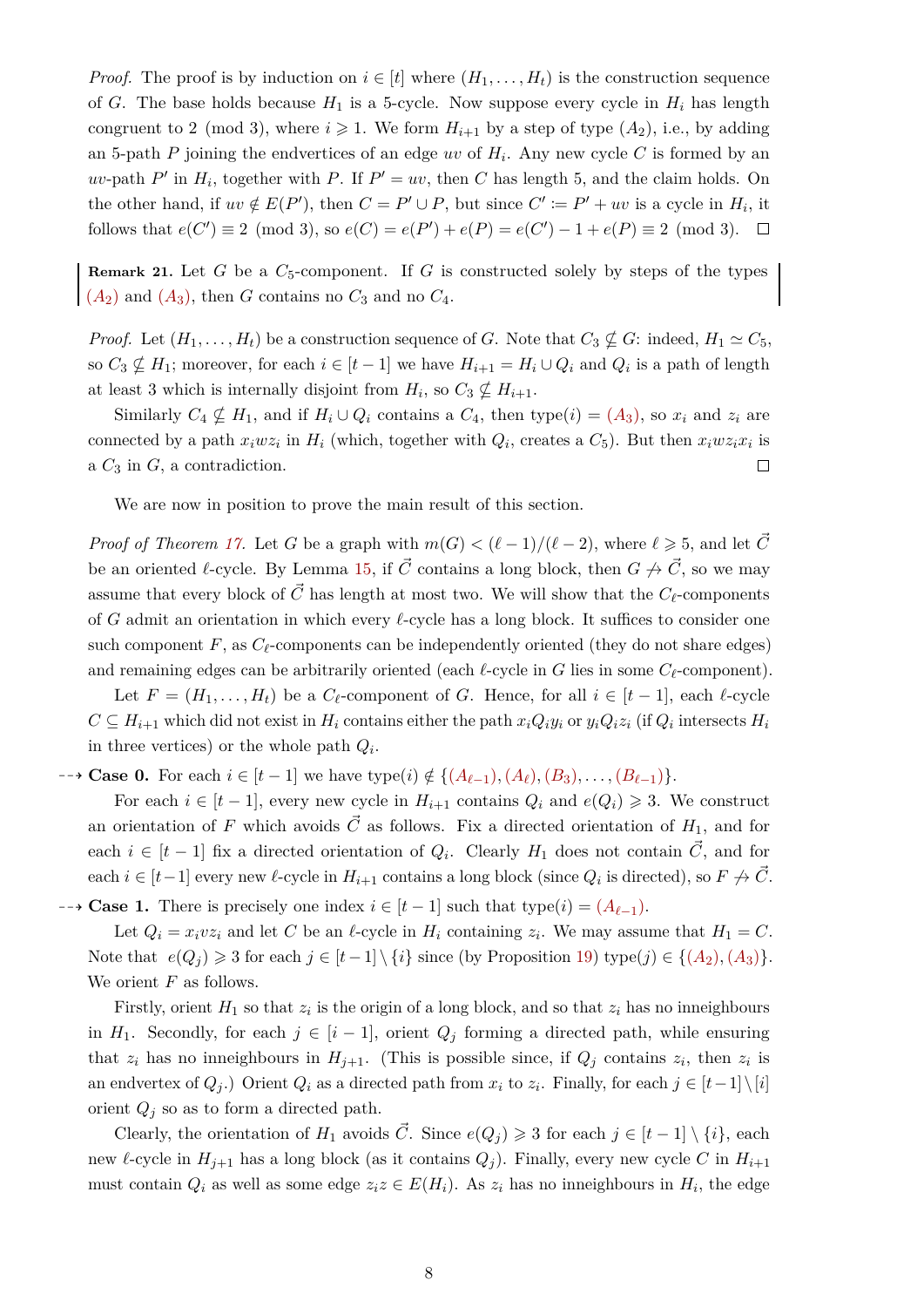

<span id="page-8-0"></span>Figure 1: Orientations in Case 2. Left: orientation of *H*1; note *H*<sup>1</sup> has a long block starting from  $z_i$  (since  $\ell \geq 5$ ). Centre and right: orientations of  $Q_\alpha$  (where  $\alpha \neq i$ ); in the figure, *a* ∉ { $z_i$ } ∪ *N*, *r* ∈ *N* and *q* ∈ { $z_i$ } ∪ *N*, where *N* :=  $N_{H_i}(z_i)$ .

 $z_i z$  extends the directed path  $x_i \to v \to z_i$ , forming a long block in *C*. This shows that every  $\ell$ -cycle has a long block, so  $F \nrightarrow \vec{C}$ .

 $\rightarrow$  **Case 2.** There exists *i* ∈ [*t* − 1] such that type(*i*) = (*[A](#page-6-1)*<sub>*t*</sub>).

Let  $\alpha \in [t-1]$ . By Proposition [19,](#page-6-2) if  $\alpha \neq i$ , then type( $\alpha$ )  $\in \{(A_2), (A_3)\}$  $\in \{(A_2), (A_3)\}$  $\in \{(A_2), (A_3)\}$ , so  $e(Q_\alpha) \geq 3$ . We may assume that  $H_1$  is an  $\ell$ -cycle in  $H_i$  containing  $z_i$ . We orient the edges of  $F$  as follows. Let *N* be the set of neighbours of  $z_i$  in  $H_i$ .

First orient  $H_1$  with two blocks, each with length at least 2 and origin  $z_i$  (see Figure [1\)](#page-8-0). Next, for each  $j \in [i-1]$ , we do the following. **If no endvertex of**  $Q_j$  **lies in**  $\{z_i\} \cup N$ , fix an arbitrary directed orientation of  $Q_j$ . If a single endvertex *q* of  $Q_j$  lies in  $\{z_i\} \cup N$ , then orient  $Q_j$  to form a directed path with origin q. If both endvertices  $q, r$  of  $Q_j$  lie **in**  $\{z_i\}$  ∪ *N*, where we assume  $r \neq z_i$ , then orient  $Q_j$  so that it has precisely two blocks, starting from *q* and *r*, and so that the latter has precisely one arc. Finally, orient  $x_i \to z_i$ , and for each  $j \in [t-1] \setminus [i]$  fix a directed orientation of  $Q_j$  (see Figure [1\)](#page-8-0).

Let us check that every  $\ell$ -cycle in *F* has a long block. This is clearly true in  $H_1$ . Now suppose  $\alpha \in [t-1] \setminus \{i\}$ . Note that each new cycle in  $H_{\alpha+1}$  contains  $Q_{\alpha}$  and that  $e(Q_{\alpha}) \geq 3$ since type $(\alpha) \in \{(A_2), (A_3)\}$  $(\alpha) \in \{(A_2), (A_3)\}$  $(\alpha) \in \{(A_2), (A_3)\}$ . Moreover,  $Q_\alpha$  has a block of length at least  $e(Q_\alpha) - 1$  if  $\alpha < i$ , and a block of length at least  $e(Q_\alpha)$  if  $\alpha > i$ . Hence, if  $e(Q_\alpha) \geq 4$  or if  $\alpha > i$ , then  $Q_\alpha$  has a long block. So we may suppose that  $\ell = 5$ ,  $e(Q_\alpha) = 3$  and  $\alpha \in [i-1]$ . Hence type( $\alpha$ ) = ([A](#page-6-1)<sub>3</sub>) and there is precisely one new 5-cycle *C* in  $H_{\alpha+1}$  (as otherwise two 3-paths joining  $x_{\alpha}$  and  $z_{\alpha}$ , would form a 4-cycle in  $H_{\alpha}$ , contradicting Remark [21\)](#page-7-0). If  $|\{x_{\alpha}, z_{\alpha}\} \cap (\{z_i\} \cup N)| \leq 1$ , then *C* has a long block containing  $Q_\alpha$ . Otherwise,  $\{x_\alpha, z_\alpha\} \subseteq \{z_i\} \cup N$ . Note that  $x_\alpha z z_\alpha \subseteq H_\alpha$ for some  $z \in V(H_\alpha)$  since  $C \subseteq H_{\alpha+1}$ ; if  $z_i \in \{x_\alpha, z_\alpha\}$ , then  $x_\alpha z_\alpha \in E(H_i)$ , so  $x_\alpha z_\alpha z x_\alpha$  is a triangle in  $H_i$ , contradicting Remark [21.](#page-7-0) Therefore  $z_i \notin \{x_\alpha, z_\alpha\}$ , so  $C = Q_\alpha \cup x_\alpha z_i z_\alpha$ (since  $z \neq z_i$  implies  $x_\alpha z z_\alpha z_i x_\alpha$  is a 4-cycle in  $H_i$ , which contradicts Remark [21\)](#page-7-0). Since  $Q_\alpha$  has a directed 3-path from either  $x_\alpha$  or  $z_\alpha$  to a vertex  $w \in V(Q_\alpha) \setminus V(H_\alpha)$ , and both  $x_\alpha$  and  $z_\alpha$ are outneighbours of *z<sup>i</sup>* , it follows that *C* has a long block.

To conclude Case 2, we consider the new  $\ell$ -cycles in  $H_{i+1}$ . Each of these cycles contains the arc  $x_i \to z_i$ , so it suffices to show that every 3-path  $z_izw$  in  $H_i$  is directed from  $z_i$  to  $w$ . Note that for each  $j \in [i-1]$  and each pair of distinct new edges  $e_1, e_2$  in  $H_{j+1}$ , there exist distinct new vertices  $v_1 \in e_1, v_2 \in e_2$  in  $H_{j+1}$ . It follows that either  $z_izw \subseteq H_1$ ; or  $zw \subseteq Q_\alpha$ and *z* is an endvertex of  $Q_{\alpha}$  for some  $\alpha \in [i-1]$ ; or  $z_i z w \subseteq Q_{\beta}$  and  $z_i$  is an endvertex of  $Q_{\beta}$ for some  $\beta \in [i-1]$ . In each of these cases  $z_izw$  has the required orientation.

Since every  $\ell$ -cycle of *F* is a long block and  $F \nrightarrow \vec{C}$ .

 $\rightarrow$  **Case 3.** There exist *i, j* ∈ [*t* − 1] such that type(*i*) = type(*j*) = ( $A_{\ell-1}$  $A_{\ell-1}$ ).

By Proposition [19](#page-6-2) we have  $\ell = 5$  and type( $\alpha$ ) = ( $A_2$  $A_2$ ) for each  $\alpha \in [t-1] \setminus \{i, j\}$ . We may suppose  $i < j$ . Let  $P = x_i u_2 u_3 z_i \subseteq H_i$  and  $Q = x_j v_2 v_3 z_j \subseteq H_j$ , and let  $Q_i = x_i u_5 z_i$  and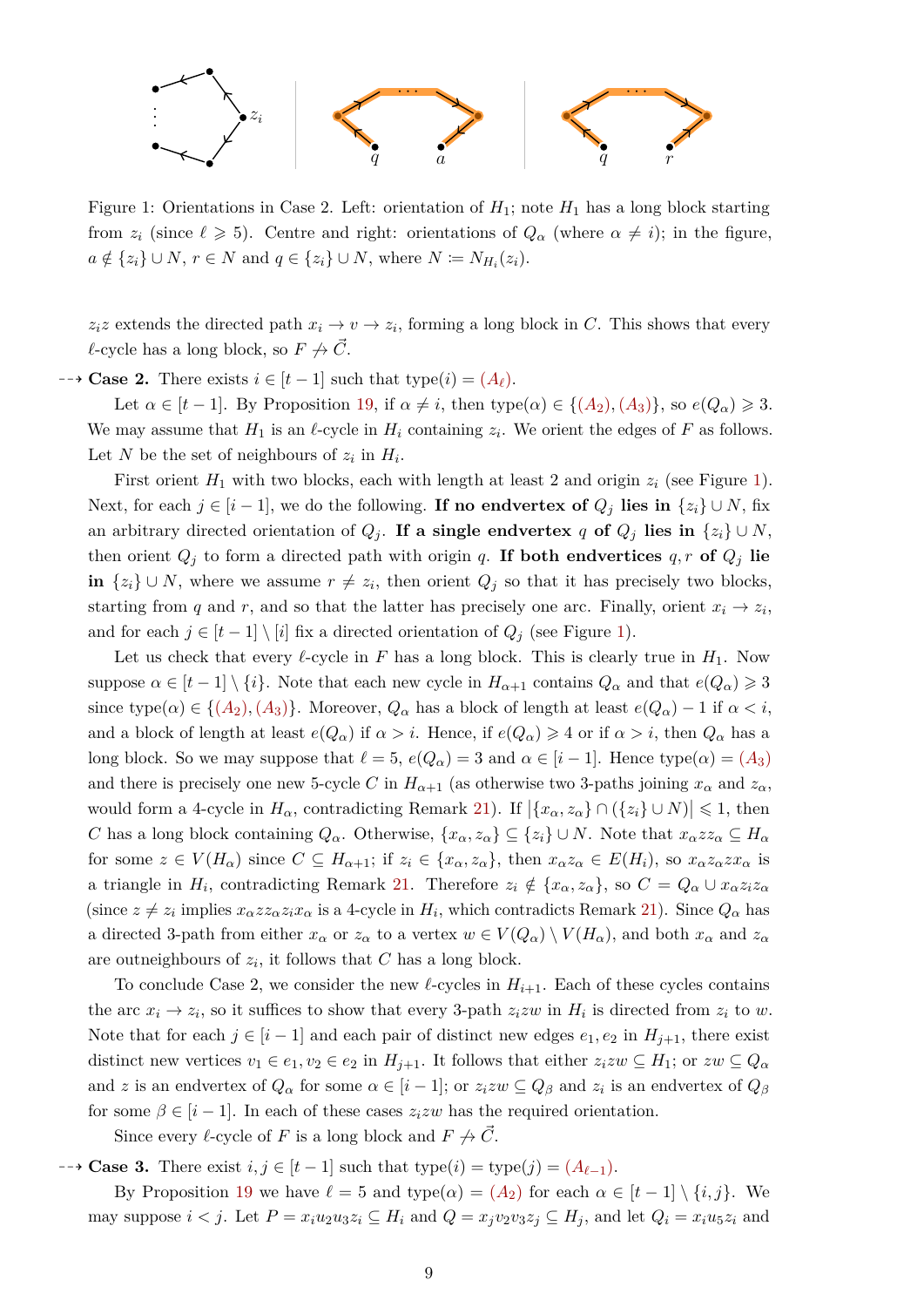

<span id="page-9-0"></span>Figure 2: Unions of distinct 4-paths with common endvertices.

 $Q_i = x_i v_5 z_i$ . By Remark [20,](#page-6-3) every cycle in  $H_i$  has length congruent to 2 modulo 3, so  $H_i$ contains no  $C_3$ , no  $C_4$  and no  $C_6$ . In particular, since the union of internally disjoint 4-paths with common ends contains  $C_3$ ,  $C_4$  or  $C_6$  cycle of length 3, 4 or 6 (see Figure [2\)](#page-9-0), we conclude that *P* is the unique 4-path between  $x_i$  and  $z_i$  in  $H_i$ , and hence the unique such path in  $H_{i+1}$ . The argument splits into three cases according to how the 5-cycles in  $H_i$  intersect  $P$ .

 $\rightarrow$  *Case (a).* There exists a 5-cycle *C* in  $H_i$  containing *P*.

We may assume  $H_1 = C$  and  $i = 1$ . Let  $C = x_i u_2 u_3 z_i x x_i$  (so  $H_2 = H_{i+1} = C \cup x_i u_5 z_i$ ). We first prove that

<span id="page-9-1"></span>
$$
H_j \text{ contains no } C_3 \text{, no } C_6 \text{, and precisely one } C_4. \tag{1}
$$

Crucially, note that a step of type  $(A_2)$  $(A_2)$  $(A_2)$  cannot create a  $C_3$  or a  $C_4$ . Therefore, since  $H_1 \simeq C_5$ , each  $C_3$  and each  $C_4$  in  $H_j$  were created in the *i*-th step resulting in  $H_{i+1}$ . Since  $H_{i+1}$ is the union of *C* and  $z_iu_5x_i$ , we conclude that  $C_3 \nsubseteq H_{i+1}$ , so  $C_3 \nsubseteq H_j$ ; moreover, the unique  $C_4 \subseteq H_j$  is  $x_i x z_i u_5 x_i$ . It remains to show that  $H_j$  contains no  $C_6$ . Suppose, looking for a contradiction, that  $\alpha \in [j-1]$  is the smallest index such that  $H_{\alpha+1}$  has a 6-cycle  $C'$ . Note that  $H_{i+1}$  contains no  $C_6$ , so  $\alpha > i$ . Since type $(\alpha) = (A_2)$  $(\alpha) = (A_2)$  $(\alpha) = (A_2)$ , it follows that  $C'$  contains a path *abcde* whose edges are new in  $H_{\alpha+1}$ , so  $C' = abcdefa$  for some  $f \in V(H_{\alpha})$ . Moreover, *abcdea* is a (new) 5-cycle in  $H_{\alpha+1}$ . We conclude that *aefa* is a 3-cycle in  $H_{\alpha}$ , a contradiction since  $C_3 \nsubseteq H_j$ . This proves [\(1\)](#page-9-1).

<span id="page-9-2"></span>**Claim 22.** There exists  $e \in E(H_j)$  with  $e \cap \{x_j, z_j\} \neq \emptyset$  which lies in every 4-path from  $x_j$  to  $z_j$  in  $H_j$ .

*Proof.* By [\(1\)](#page-9-1), each 4-path between  $x_j$  and  $z_j$  in  $H_j$  other than  $Q$  intersects  $x_jv_2v_3z_j$  (i.e.,  $Q$ ) in precisely one edge *h*; moreover,  $h \neq v_2v_3$  (as  $C_3 \nsubseteq H_i$ , see Figure [2\)](#page-9-0). If Claim [22](#page-9-2) is false, then there are paths  $x_j x v_3 z_j$  and  $x_j v_2 y z_j$  in  $H_j$  with  $x \neq v_2$  and  $y \neq v_3$ . But this contradicts [\(1\)](#page-9-1), because then either  $H_i$  has a 3-cycle  $x_j x v_2 x_j$  (if  $x = y$ ) or  $H_i$  contains two distinct 4-cycles  $x_j x v_3 v_2 x_j$  and  $v_2 v_3 z_j y v_2$  (if  $x \neq y$ ).

We now return to the proof of *Case (a)*, describing the orientation of *F*. Let *e* be the edge common to all 4-paths between  $x_j$  and  $z_j$  in  $H_j$  (as per Claim [22\)](#page-9-2). Orient  $H_1$  so that it is a directed cycle. For every  $\alpha \in [t-1] \setminus \{j\}$ , orient the new edges to form a directed path. Finally, orient  $x_jv_5z_j$  so that the path it forms with *e* is directed.

Let us check that every 5-cycle in  $F$  has a long block. Clearly, the two 5-cycles in  $H_2$  have each a long block. For each  $\alpha \in [t-1] \setminus \{i, j\}$ , each new 5-cycle in  $H_{\alpha+1}$  contains  $Q_{\alpha}$  and hence has a long block  $(e(Q_\alpha) \geq 3$  since type $(\alpha) = (A_2)$  $(\alpha) = (A_2)$  $(\alpha) = (A_2)$ ). Finally, every new 5-cycle in  $H_{j+1}$ contains the directed path formed by *e* and  $x_jv_5z_j$ . We conclude that  $F \nrightarrow C$ .

 $\rightarrow$  *Case (b).* There exists a 5-cycle *C* in  $H_i$  containing precisely two edges of *P*.

We may assume that no 5-cycle in  $H_i$  contains all edges of  $P$ , otherwise we would be done by *Case (a)*. Note that *C* cannot avoid  $u_2u_3$ , since  $C_3 \nsubseteq H_i$ . We may therefore assume that *C* is a 5-cycle in  $H_i$  with  $z_i u_3 u_2 \subseteq C$  and that  $H_1 = C$ .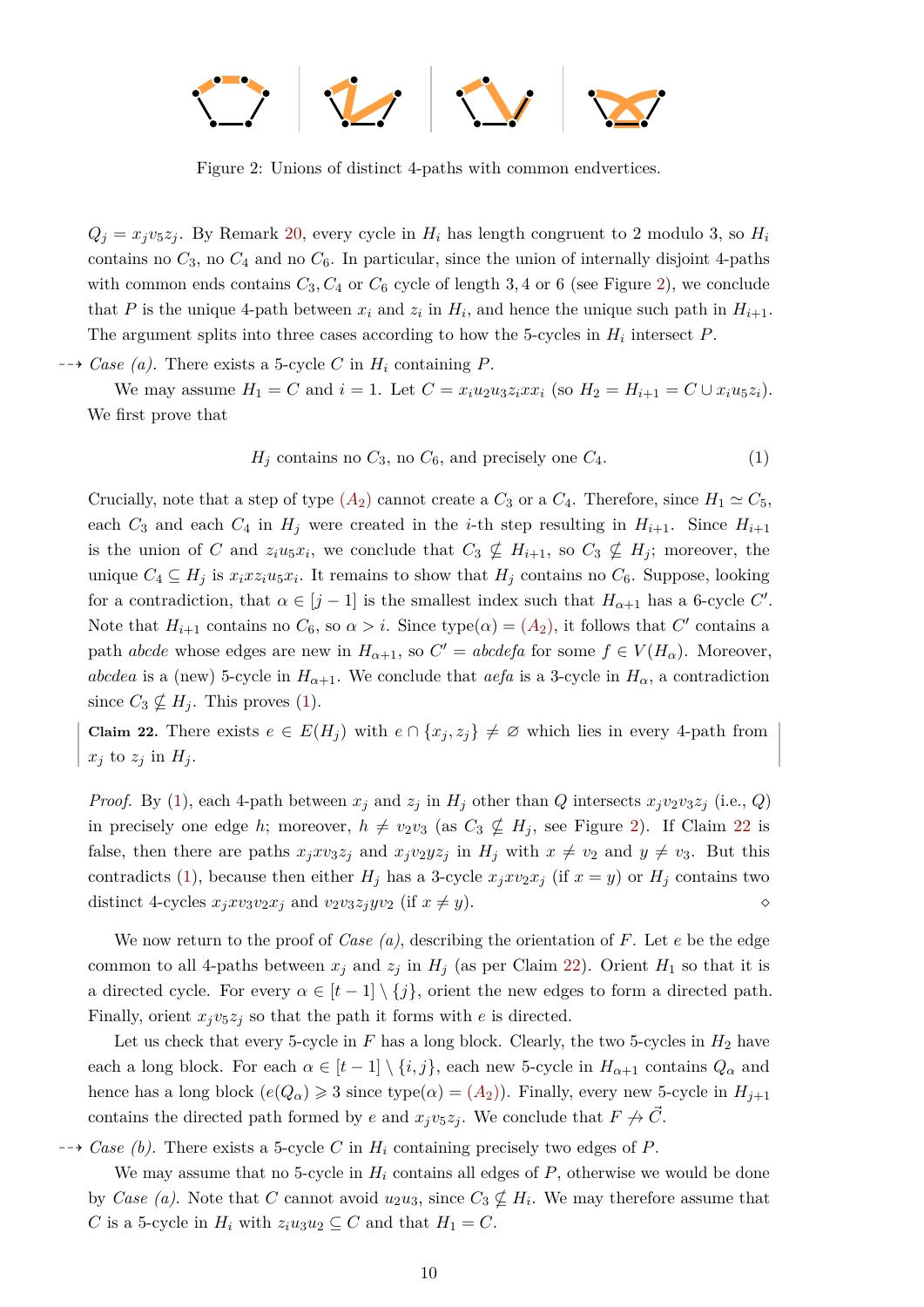Let  $\alpha \in [t-1]$  be such that  $u_2x_i$  is new in  $H_{\alpha+1}$ , and let  $C_{\alpha}$  be a new 5-cycle in  $H_{\alpha+1}$ containing  $u_2x_i$ . Note that  $type(\alpha) = (A_2)$  $type(\alpha) = (A_2)$  $type(\alpha) = (A_2)$ , so  $Q_\alpha = u_2x_ixyv$ , where  $u_2, v \in V(H_\alpha)$  and  $x_i, x, y \notin V(H_\alpha)$ . We modify the construction sequence of *F*, to a construction sequence of *F* where the *i*-th step is omitted and the  $\alpha$ -th step is replaced by consecutive steps adding, in this order,  $u_2x_iu_5z_i$  and  $x_ixyv$ . In the new sequence, type( $\alpha$ ) = type( $\alpha + 1$ ) = ( $A_3$  $A_3$ ),  $type(j) = (A_4) = (A_{\ell-1})$  $type(j) = (A_4) = (A_{\ell-1})$  $type(j) = (A_4) = (A_{\ell-1})$  and each other step remains of type  $(A_2)$ . By the argument in Case 2,  $F \nrightarrow \vec{C}$ .

 $\rightarrow$  *Case (c).* Every 5-cycle in  $H_i$  contains at most one edge of *P*.

This is similar to the preceding case. Let  $C = H_1$  be a 5-cycle containing  $z_i u_3$ . We first show that if  $u_2u_3$  is new in  $H_{\alpha+1}$  and  $u_2x_i$  is new  $H_{\beta+1}$ , then  $\alpha < \beta < i$ . Indeed,  $\alpha, \beta < i$ by definition, and  $\alpha \neq \beta$  as otherwise the new cycles in  $H_{\alpha+1}$  would contain two edges of *P*. Moreover, type $(\alpha)$  = type $(\beta)$  =  $(A_2)$  $(A_2)$  $(A_2)$  by Proposition [19,](#page-6-2) so each new edge in  $H_{\alpha+1}$  and  $H_{\beta+1}$ must contain at least one new endvertex. Hence  $\alpha < \beta$ .

Let  $Q_{\beta} = u_2 x_i xyv$ , where  $u_2, v \in V(H_{\beta})$  and  $x_i, x, y \notin V(H_{\beta})$ . As in *Case (b)*, we define an alternative construction sequence of  $F$ , where the *i*-th step is omitted and the  $\beta$ -th step is replaced by consecutive steps adding  $u_2x_iu_5z_i$  and  $x_ixyv$  (in this order). By Case 2,  $F \nrightarrow C$ .

 $\rightarrow$  **Case 4.** There exists *i* ∈ [*t* − 1] such that type(*i*) = (*[B](#page-6-1)<sub><i>i*</sub>), where  $3 \leq j \leq l - 1$ .

By Proposition [19,](#page-6-2) for each  $\alpha \in [t-1] \setminus \{i\}$  we have type $(\alpha) = (A_2)$  $(\alpha) = (A_2)$  $(\alpha) = (A_2)$ , and thus  $e(Q_\alpha) \geq 3$ . Recall that  $y_i \in V(Q_i) \cap H_i$ . Note that no new cycle in  $H_{i+1}$  avoids both  $x_i Q_i y_i$  and  $y_i Q_i z_i$ .

If a new  $\ell$ -cycle in  $H_{i+1}$  contains  $x_i Q_i y_i$  but not  $y_i Q_i z_i$ , then some construction sequence of *F* satisfies the hypothesis of one of the previous cases (by replacing the *i*-th step in  $(H_1, \ldots, H_t)$  by consecutive steps adding  $x_i Q_i y_i$  and  $y_i Q_i z_i$ , and  $F \nrightarrow C$ . We argue similarly if a new  $\ell$ -cycle in  $H_{i+1}$  avoids  $x_i Q_i y_i$ .

If every new  $\ell$ -cycle in  $H_{i+1}$  contains all of  $Q_i$ , then for each  $\alpha \in [t-1]$  every new cycle in  $H_{\alpha+1}$  contains  $Q_{\alpha}$ . We fix a directed orientation of  $H_1$  and orient  $Q_{\alpha}$  as a directed path for each  $\alpha \in [t-1]$ . Then  $H_1$  has a long block and for each  $\alpha \in [t-1]$  the new  $\ell$ -cycles in  $H_{\alpha+1}$ have a long block as well (since  $e(Q_\alpha) \geq 3$ ). Therefore  $F \nrightarrow \vec{C}$ .  $\Box$ 

### **3.3.2 Cycles of length 4**

To conclude this section we consider orientations of 4-cycles.

<span id="page-10-0"></span>**Theorem 23.** Let  $\vec{C}$  be an orientation of  $C_4$ . If *G* is a graph and  $m(G) < m_2(C_4)$ , then  $G \nrightarrow \vec{C}$ .

To prove Theorem [23](#page-10-0) we use the following proposition.

<span id="page-10-1"></span>**Proposition 24.** Let  $G = (H_1, \ldots, H_t)$  be a  $C_4$ -component such that  $m(G) < m_2(C_4)$ . If type(*i*) = (*[B](#page-6-1)*<sub>3</sub>) for some *i*, then type(*j*) = (*[A](#page-6-1)*<sub>2</sub>) for each  $j \in [t-1] \setminus \{i\}$ .

*Proof.* For each  $j \in [t-1]$ , let  $v_j$  and  $e_j$  be respectively the number of new vertices and new edges in  $H_{j+1}$ , By Proposition [18](#page-6-1) we have  $e_j \geqslant 3v_j/2$  and  $e_j > v_j$  for each  $j \in [t-1]$ . Suppose type $(i) = (B_3)$  $(i) = (B_3)$  $(i) = (B_3)$  and fix  $j \in [t-1] \setminus \{i\}$ . We have

$$
\frac{3}{2} = m_2(C_4) > m(G) = \frac{4 + \sum_{\alpha \in [t-1]} e_{\alpha}}{4 + \sum_{\alpha \in [t-1]} v_{\alpha}} \ge \frac{4 + 3 + e_j + \sum_{\alpha \in [t-1] \setminus \{i,j\}} 3v_{\alpha}/2}{4 + 1 + v_j + \sum_{\alpha \in [t-1] \setminus \{i,j\}} v_{\alpha}},
$$

 $\Box$ 

so  $v_j > 2(e_j - v_j) - 1$ . Hence  $v_j \ge 2$  (because  $v_j < e_j$ ) and type(*j*) = (*[A](#page-6-1)*<sub>2</sub>).

*Proof of Theorem [23.](#page-10-0)* If  $\vec{C}$  is anti-directed or contains a long block, then  $G \nrightarrow \vec{C}$  by Corol-lary [14](#page-5-3) and Theorem [15,](#page-5-2) respectively. We may therefore assume  $\vec{C}$  has precisely two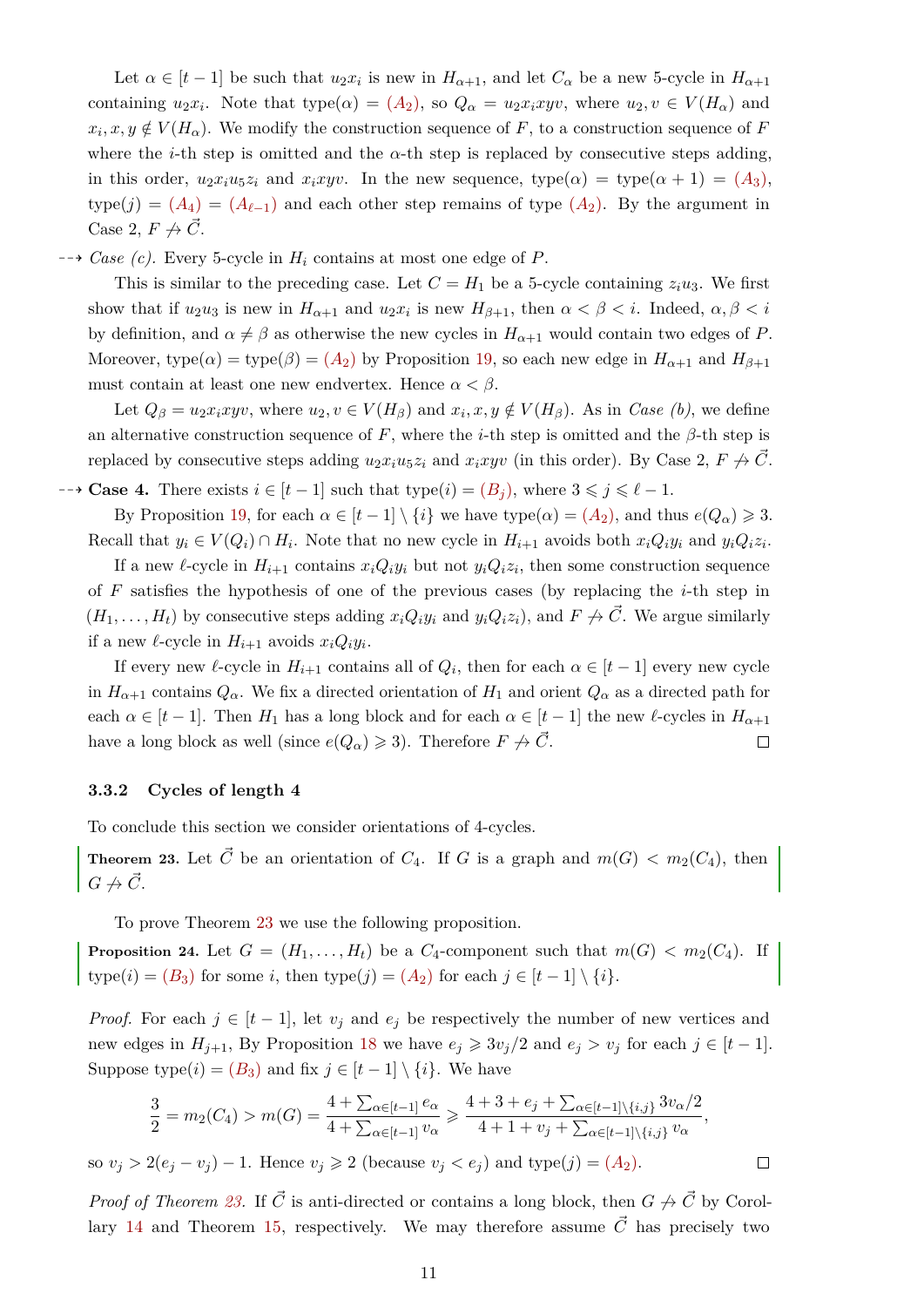blocks of length 2; we may also assume that  $G$  is a  $C_4$ -component with construction sequence  $(H_1, \ldots, H_t)$ , because distinct  $C_4$ -components can be independently oriented and edges in no *C*4-component can be arbitrarily oriented.

If there is no step of type  $B_3$ , then *G* is bipartite. (Indeed,  $H_1 \simeq C_4$  and steps of type  $(A_2), (A_3)$  $(A_2), (A_3)$  $(A_2), (A_3)$ , or  $(A_4)$  preserve bipartiteness.) Fix a proper 2-colouring of *G* and orient every edge towards the same colour class. This avoids directed paths with length 2, so  $G \nrightarrow C$ .

On the other hand, if type( $i$ ) = ( $B_3$  $B_3$ ), then every other step is of type ( $A_2$  $A_2$ ) by Proposition [24.](#page-10-1) Let  $u_1u_2u_3u_4u_1$  be the new cycle in  $H_{i+1}$ , where  $u_1u_2 \in H_i$  (and  $u_2u_3, u_3u_4, u_4u_1 \notin E(H_i)$ ,  $u_1, u_2, u_3 \in V(H_i)$ ,  $u_4 \notin V(H_i)$ ). We may assume that  $H_1$  is a 4-cycle  $u_1u_2abu_1$ .

If every new 4-cycle in  $H_{i+1}$  contains  $u_2u_3u_4u_1$ , we orient  $H_1$  as a directed cycle and the new edges in each step as directed paths. Clearly  $H_1$  has a long block and, for each  $\alpha \in [t-1]$ , every new 4-cycle in  $H_{\alpha+1}$  contains a long block (formed by  $Q_{\alpha}$ ), so  $G \nrightarrow \vec{C}$ .

Finally, if a 4-cycle in  $H_i$  contains  $u_2u_3$  but avoids  $u_3u_4u_1$ , then we may replace the *i*-th step (of type  $(B_3)$  $(B_3)$  $(B_3)$ ) by one  $(A_4)$  $(A_4)$  $(A_4)$ -step (adding  $u_2u_3$ ) and one  $(A_3)$ -step (adding  $u_3u_4u_1$ ). This yields a construction sequence free from  $(B_3)$  $(B_3)$  $(B_3)$ , which implies (as argued above) that *G* is bipartite and  $G \nrightarrow \vec{C}$ . Similarly, if  $H_i$  contains a new 4-cycle which avoids  $u_2u_3$ , then we may replace the *i*-th step by one  $(A_3)$  $(A_3)$  $(A_3)$ -step (adding  $u_3u_4u_1$ ) and one  $(A_4)$ -step (adding  $u_2u_3$ ), and also conclude that  $G \nrightarrow \overrightarrow{C}$ .  $\Box$ 

## <span id="page-11-3"></span>**4 Proof of the main theorem (Theorem [2\)](#page-1-0)**

Theorem [8](#page-3-0) establishes the case  $t = 3$  of Theorem [2.](#page-1-0) We may therefore suppose  $\vec{H}$  is either an acyclic orientation of  $H \in \{K_t, C_t\}$ , with  $t \geq 4$ , or that  $\vec{H}$  is an anti-directed orientation of a strictly 2-balanced graph *H* with  $\delta(H) \geq 2$ . In each one of these cases  $\vec{H}$  is 2-Ramsey-avoidable (by Remark [6\)](#page-2-0), so (by Theorems [1](#page-0-4) and [3](#page-1-1) together with Lemmas [5](#page-2-1) and [7\)](#page-2-2) it suffices to show that  $G \nightharpoonup \overrightarrow{H}$  whenever  $m(G) < m_2(H)$ . Indeed, this follows by Theorem [12](#page-4-0) (when *H* is complete), Theorems [17](#page-6-0) and [23](#page-10-0) (when *H* is a cycle) and by Corollary [14](#page-5-3) otherwise.  $\Box$ 

## **5 Concluding remarks**

We have shown that if  $\vec{H}$  is an oriented clique or cycle, then the threshold for  $G(n, p) \rightarrow \vec{H}$ is  $n^{-1/m_2(\vec{H})}$  if and only if  $\vec{H} \neq TT_3$ . Interestingly, TT<sub>3</sub> is not the only exception. For instance, let  $\vec{G}$  be the digraph obtained from an oriented tree  $\vec{T}$  of order  $n^{1/2-\epsilon}$ , for any fixed  $\varepsilon > 0$ , by identifying with each  $v \in V(\vec{T})$  the source of a distinct copy  $\vec{H}_v$  of TT<sub>3</sub>. It can be shown that  $p_{\vec{G}} \ll n^{-1/m_2(\vec{G})} = n^{-1/m_2(\text{TT}_3)}$ . In a forthcoming paper, the authors describe a richer class of digraphs with this property.

# <span id="page-11-0"></span>**References**

- [ 1 ] J. Bang-Jensen and G. Gutin, *Digraphs: Theory, algorithms and applications*, Springer-Verlag, London, 2001.
- <span id="page-11-2"></span>[ 2 ] G. F. Barros, B. P. Cavalar, G. O. Mota, and O. Parczyk, *Anti-Ramsey threshold of cycles*, [arXiv:2006.02079,](http://arxiv.org/abs/2006.02079) submitted.
- <span id="page-11-1"></span>[ 3 ] B. Bollobás and A. Thomason, *Threshold functions*, Combinatorica **7** (1987), no. 1, 35–38.
- <span id="page-11-4"></span>[ 4 ] G. R. Brightwell and Y. Kohayakawa, *Ramsey properties of orientations of graphs*, Random Structures & Algorithms **4** (1993), no. 4, 413–428.
- <span id="page-11-5"></span>[ 5 ] M. Bucić, S. Heberle, S. Letzter, and B. Sudakov, *Monochromatic trees in random tournaments*, Combinatorics, Probability and Computing **29** (2020), no. 3, 318–345.